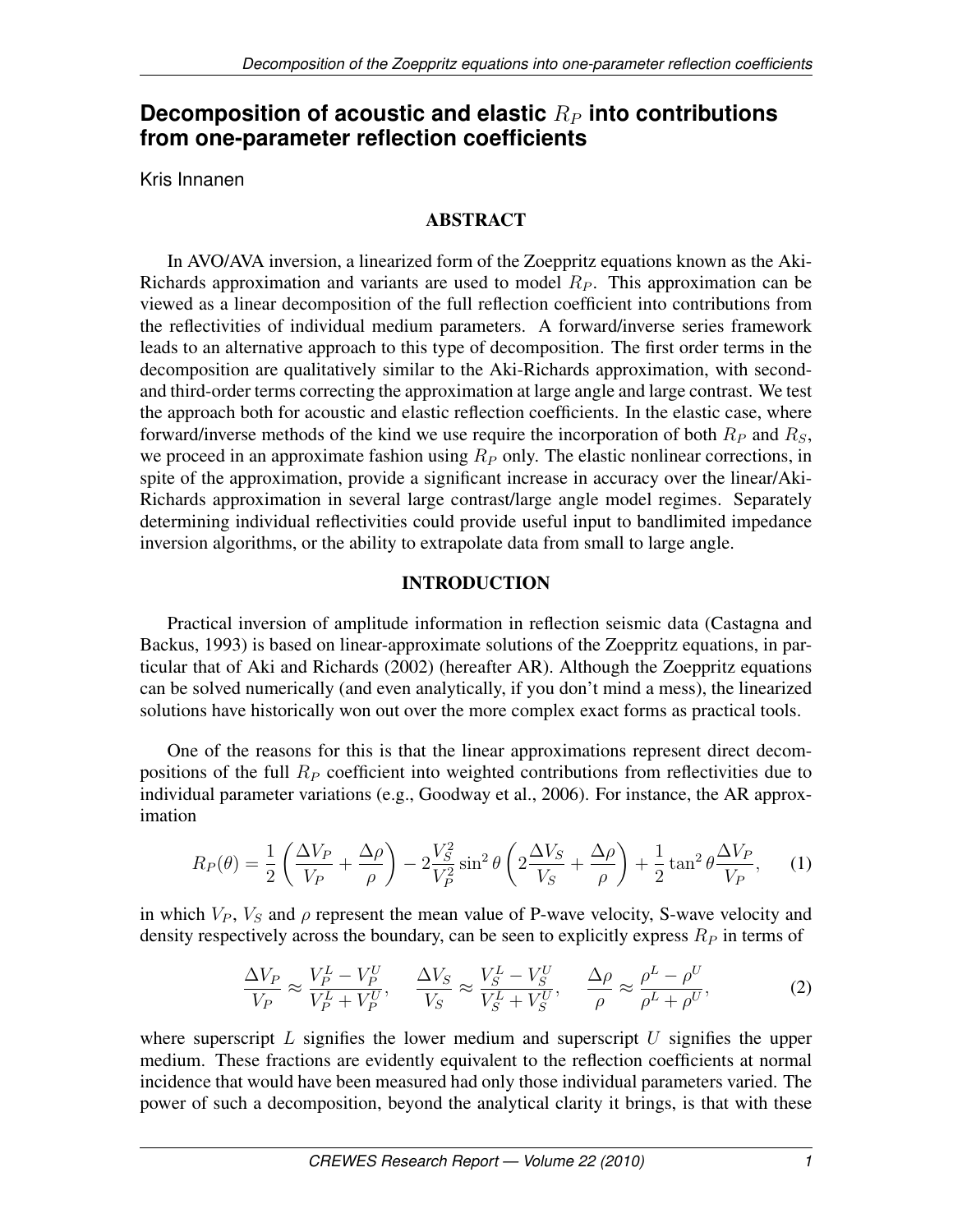reflectivities in hand, well-developed methods for normal-incidence, single-parameter bandlimited impedance inversion (e.g., Walker and Ulrych, 1983; Oldenburg et al., 1983) may be straightforwardly employed to complete the inversion.

Still, there is the matter of the inexact nature of AR and the many approximations deriving from it (e.g., Shuey, 1985), and the error that accrues at large contrasts and large angles. There have been several notable attempts to enhance accuracy by for instance providing higher-order corrections to AR. Such corrections have been constructed based on Taylor's series expansions with respect to both the model parameters within the Zoeppritz equations (Ursin and Dahl, 1992), and with respect to the ray parameter (Wang, 1999).

In this paper we will take another approach, using the tools of direct inversion, which have been developed of late for the determination of parameter contrasts from reflection coefficient information (e.g., Zhang and Weglein, 2009), to decompose acoustic and elastic reflection coefficients into their component reflectivities.

We begin by considering various acoustic configurations, i.e., reflections from contrasts in sets of parameters with acoustic analogues (e.g., including P-wave velocity, density,  $Q$ , etc., but not S-wave velocity). We develop a formula for the linear and nonlinear reconstitution of the full acoustic multiparameter reflection coefficient in terms of the relevant individual reflectivities. Remarkably, within this multiparameter acoustic configuration, the *same formula* is found to approximate R, regardless of which parameters vary, how many of them vary, and regardless of which experimental variable(s)  $R$  varies over. We then proceed to the elastic problem. The resulting formulas are only approximate, since the full problem must be posed using contributions from both  $R<sub>P</sub>$  and  $R<sub>S</sub>$  reflectivities, but in many regimes of large contrast/angle the accuracies of the formula are significantly higher than AR and other linearizations. We end by discussing some of the consequences of this approach to AVO modeling and to inversion, and some potentially fruitful directions in which to push this research in the near future.

# MULTIPARAMETER ACOUSTIC REFLECTION COEFFICIENTS

Let  $R_P$  be the reflection coefficient associated with an interface across which N acoustic parameters,  $\mu = (\mu_1, \mu_2, ... \mu_N)$ , have varied, from  $\mu^0$  in the incidence medium, to  $\mu^1$  in the target medium<sup>∗</sup>. We introduce N additional reflection coefficients  $R_{\mu} = (R_{\mu_1}, R_{\mu_2}, ... R_{\mu_N})$ , where  $R_{\mu_i}$  is the reflection coefficient associated with an interface across which only  $\mu_i$  has changed<sup>†</sup>. The approximate solution for  $R_P$  is, explicitly to third order,

$$
R_P = \sum_{i=1}^{N} R_{\mu_i} - \frac{1}{3} \left[ \left( \sum_{i=1}^{N} R_{\mu_i} \right)^3 - \left( \sum_{i=1}^{N} R_{\mu_i}^3 \right) \right] + ..., \tag{3}
$$

<sup>&</sup>lt;sup>\*</sup>For instance, these  $\mu$  might represent P-wave velocity and density, in which case  $\mu = (c, \rho)$  varies from  $\mu^0 = (c^0, \rho^0)$  to  $\mu^1 = (c^1, \rho^1)$ .

<sup>&</sup>lt;sup>†</sup>For instance,  $R_{\rho}$  is the P-P reflection coefficient associated with an interface across which density varied from  $\rho^0$  to  $\rho^1$ , and all other parameters remained constant.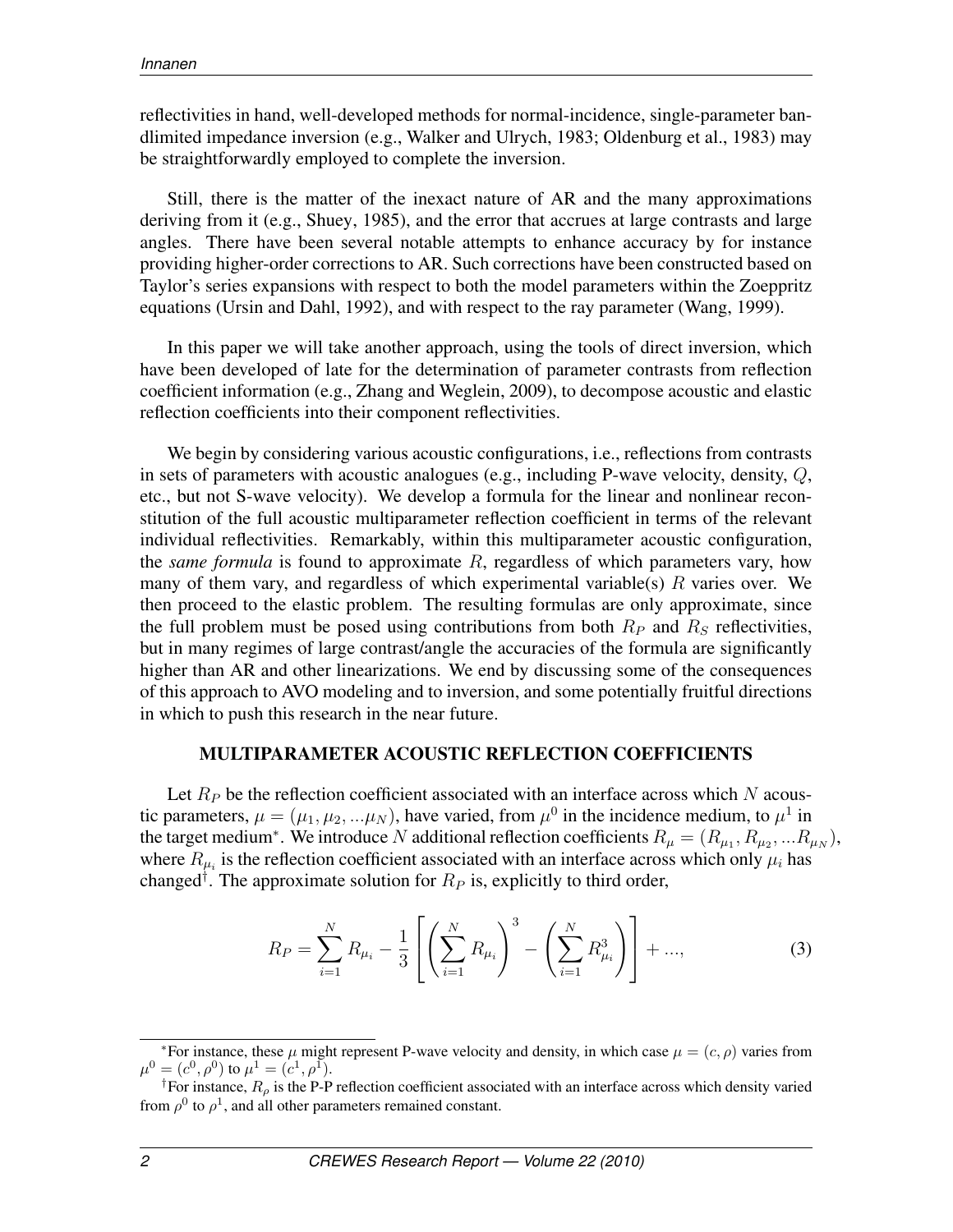with fifth order and higher corrections available if desired. The derivation of this formula for a three-parameter case is included in Appendix A. The general formula above was obtained by carrying out the same derivation on a range of different types of parameter contrast, and noticing that they followed the same pattern. Next, let us form various realizations of equation (3), and compare them with their exact counterparts.

# Example I: velocity and density contrast

If density  $\rho_0$  and P-wave velocity  $c_0$  change to  $\rho_1$  and  $c_1$  respectively across an interface, the angle dependent reflection coefficient is (e.g. Keys, 1989)

$$
R(\theta) = \frac{(\rho_1/\rho_0) (c_1/c_0) \cos \theta - \sqrt{1 - (c_1/c_0)^2 \sin^2 \theta}}{(\rho_1/\rho_0) (c_1/c_0) \cos \theta + \sqrt{1 - (c_1/c_0)^2 \sin^2 \theta}}.
$$
(4)

The individual reflectivities are

$$
R_{\rho} = \frac{(\rho_1/\rho_0) - 1}{(\rho_1/\rho_0) + 1}
$$
\n(5)

across a contrast in density only, and

$$
R_c(\theta) = \frac{(c_1/c_0)\cos\theta - \sqrt{1 - (c_1/c_0)^2 \sin^2\theta}}{(c_1/c_0)\cos\theta + \sqrt{1 - (c_1/c_0)^2 \sin^2\theta}}
$$
(6)

across a contrast in P-wave velocity only. By the formula in equation (3), we approximate the full reflection coefficient to third order in these reflectivities by

$$
R(\theta) \approx R_c(\theta) + R_\rho - \left[ R_c^2(\theta) R_\rho + R_\rho^2 R_c(\theta) \right]. \tag{7}
$$

We investigate this formula for large contrast models in Figure 1. Approximations are plotted for three different configurations of incidence and target medium properties. In each plot, first order (blue), third order (red), and fifth order (green) approximations are compared to the exact reflection coefficient (black). The derivation of the fifth order formula is presented in a coming section. The linearization is often close to the result achieved by the AR approximation, and though there are parameter configurations that cause the two to deviate from each other dramatically, the blue line is a reasonably faithful guide to the accuracy to be expected from AR in each circumstance.

# Example II: velocity and Q contrast

The flexibility of equation (3) is best illustrated by applying it to a problem that differs in *which* parameters vary and *over what experimental variable* they are examined. If an acoustic medium with P-wave velocity  $c_0$  is perturbed at an interface such that  $c_0$  changes to  $c_1$ , and the target medium additionally takes on an anacoustic character through introduction of a finite quality factor  $Q_1$ , at normal incidence we generate a complex, frequency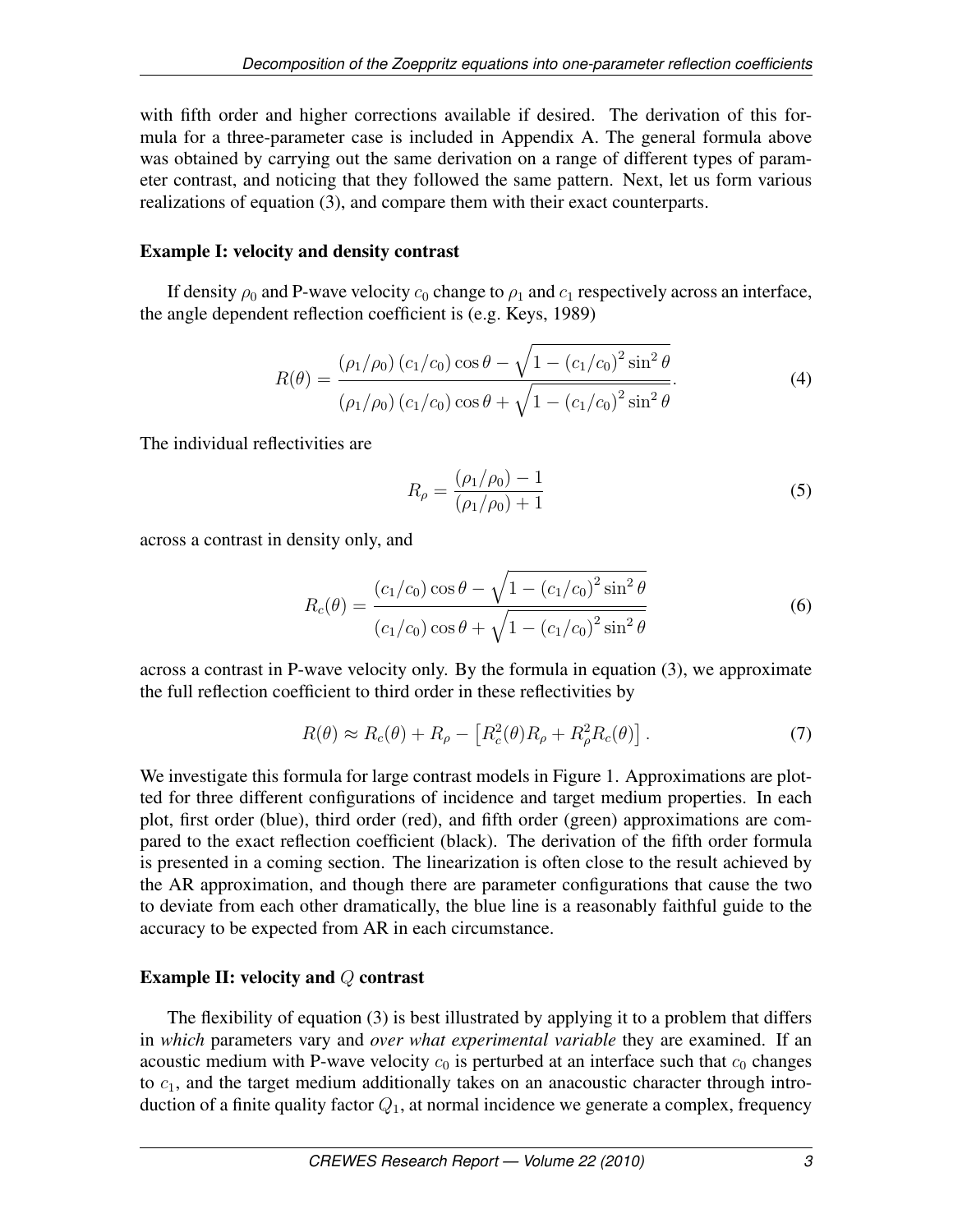

FIG. 1. First, third, and fifth order approximations to the Zoeppritz equations in terms of densityonly, and P-wave velocity only reflectivities. Three configurations of incidence and target medium parameters, corresponding to large contrast and (relative to the contrasts) large angle are shown. Black: exact  $R$ ; blue: first order; red: third order; green: fifth order.

dependent reflection coefficient:

$$
R(\omega) = \frac{1 - \left(\frac{c_0}{c_1}\right) \left[1 + \frac{F(\omega)}{Q_1}\right]}{1 + \left(\frac{c_0}{c_1}\right) \left[1 + \frac{F(\omega)}{Q_1}\right]}
$$
(8)

where

$$
F(\omega) = \frac{i}{2} - \frac{1}{\pi} \log \left( \frac{\omega}{\omega_0} \right)
$$
 (9)

and  $\omega_0$  is a reference frequency. Equation (8) is consistent with the nearly constant Q model discussed by Aki and Richards (2002). The individual reflectivities are

$$
R_c = \frac{1 - \left(\frac{c_0}{c_1}\right)}{1 + \left(\frac{c_0}{c_1}\right)},\tag{10}
$$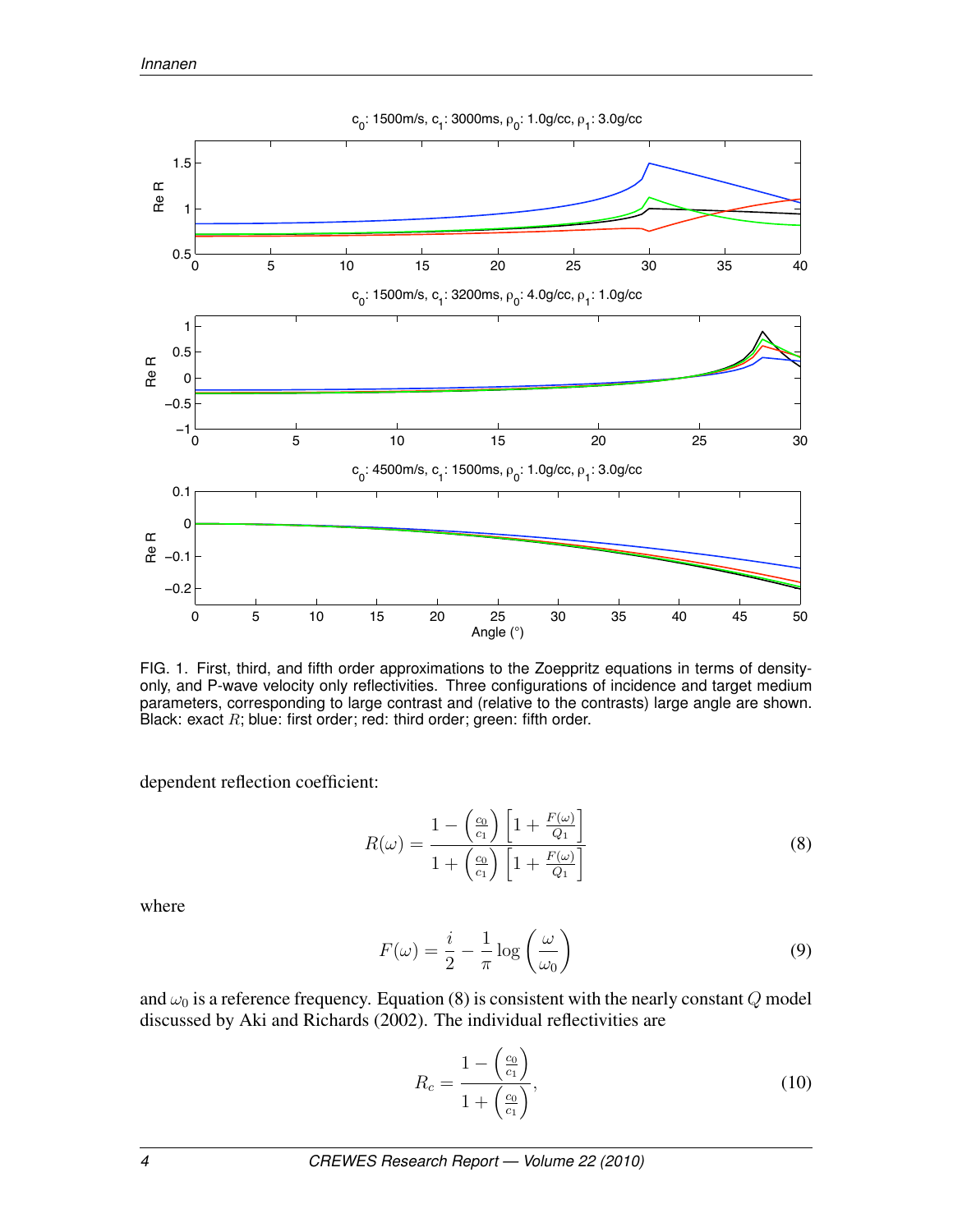and

$$
R_Q(\omega) = -\frac{\frac{F(\omega)}{Q_1}}{2 + \frac{F(\omega)}{Q_1}},
$$
\n(11)

and hence the approximation to third order is

$$
R(\omega) \approx R_c + R_Q(\omega) - \left[R_c^2 R_Q(\omega) + R_Q^2(\omega) R_c\right].
$$
 (12)

In Figure 2 we again examine the accuracy of the formula in the presence of some large contrast configurations over a wide range of frequencies. Similar results are noted.



FIG. 2. Anacoustic reflection coefficient approximations. Black: exact; blue: linear; red: third order; green: fifth order. Top left: a moderate contrast example; top right: detail of same. Bottom left: large contrast example; bottom right: detail of same.

### Example III: velocity, density and Q contrast

To illustrate the form of the approximation with more than two parameters varying, let us consider the case in which P-wave velocity, Q, and density all vary, in which case we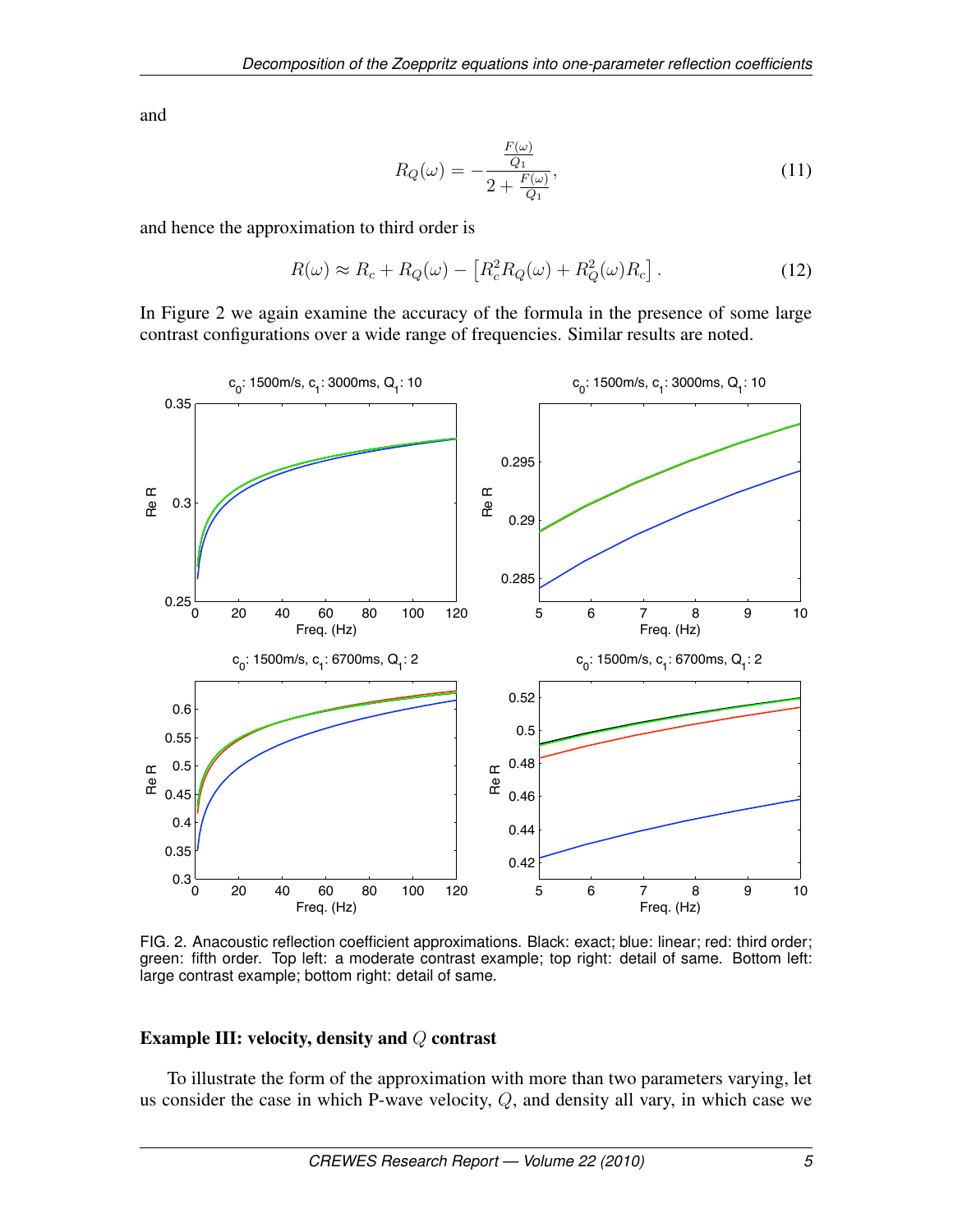have

$$
R(\theta) = \frac{(\rho_1/\rho_0) (c_1/c_0) \left[1 + \frac{F(\omega)}{Q_1}\right]^{-1} \cos \theta - \sqrt{1 - (c_1/c_0)^2 \left[1 + \frac{F(\omega)}{Q_1}\right]^2 \sin^2 \theta}}{(\rho_1/\rho_0) (c_1/c_0) \left[1 + \frac{F(\omega)}{Q_1}\right]^{-1} \cos \theta + \sqrt{1 - (c_1/c_0)^2 \left[1 + \frac{F(\omega)}{Q_1}\right]^2 \sin^2 \theta}}
$$
(13)

Using the primitive reflection coefficients associated with density, velocity, and  $Q$  in equations (5), (10) and (12) respectively, we obtain the expansion

$$
R = R_c + R_\rho + R_Q
$$
  
-  $R_c^2(R_\rho + R_Q) - R_\rho^2(R_c + R_Q) - R_Q^2(R_c + R_\rho) - 2R_cR_\rho R_Q + ...$  (14)

In Appendix A, we use this three-parameter framework to derive the formula in equation (3).

#### MULTIPARAMETER ELASTIC REFLECTION COEFFICIENTS

Let us consider the extension of the previous methods to the three parameter elastic case. There is a significant caveat that goes along with this extension. It has been established (Zhang and Weglein, 2009) that for nonlinear elastic inversion all four of PP, PS, SP, and SS components of the data are necessary. In the acoustic case, in contrast, the nonlinear inverse problem is well posed given the one type of reflection coefficient. For an incident P-wave, there are two reflected modes, PP and PS. It follows that in order to correctly decompose *either*  $R_P$  or  $R_S$  in individual reflectivity values using our forward/inverse series approach, *both* data types will need to be invoked. We leave that more general problem for future research. What we will find when posing the inconsistent version of the problem, involving  $R<sub>P</sub>$  only, is that under many important large contrast, large angle circumstances highly accurate approximations are produced.

Using the same approach as in the previous section, the full reflection  $R_P$  is decomposed directly in terms of individual  $V_P$  (here denoted  $\alpha$ ),  $V_S$  (here denoted  $\beta$ ) and  $\rho$  reflectivities through the formula

$$
R_P(\theta) = R_1(\theta) + R_2(\theta) + R_3(\theta) + \dots
$$
\n(15)

where, the first order term is given by

$$
R_1(\theta) = R_{\alpha}(\theta) + R_{\beta}(\theta) + R_{\rho}(\theta),
$$
\n(16)

the second order term by

$$
R_2(\theta) = W_1 \; R_\beta^2(\theta) + W_2 \; R_\beta(\theta) R_\rho(\theta), \tag{17}
$$

and the third order term by

$$
R_3(\theta) = W_3 R_{\alpha}^2(\theta) R_{\beta}(\theta) + W_4 R_{\alpha}^2(\theta) R_{\rho}(\theta)
$$
  
+  $W_5 R_{\alpha}(\theta) R_{\beta}^2(\theta) + W_6 R_{\beta}^2(\theta) R_{\rho}(\theta)$   
+  $W_7 R_{\beta}(\theta) R_{\rho}^2 + W_8 R_{\alpha}(\theta) R_{\rho}^2(\theta)$   
+  $W_9 R_{\alpha}(\theta) R_{\beta}(\theta) R_{\rho}(\theta),$  (18)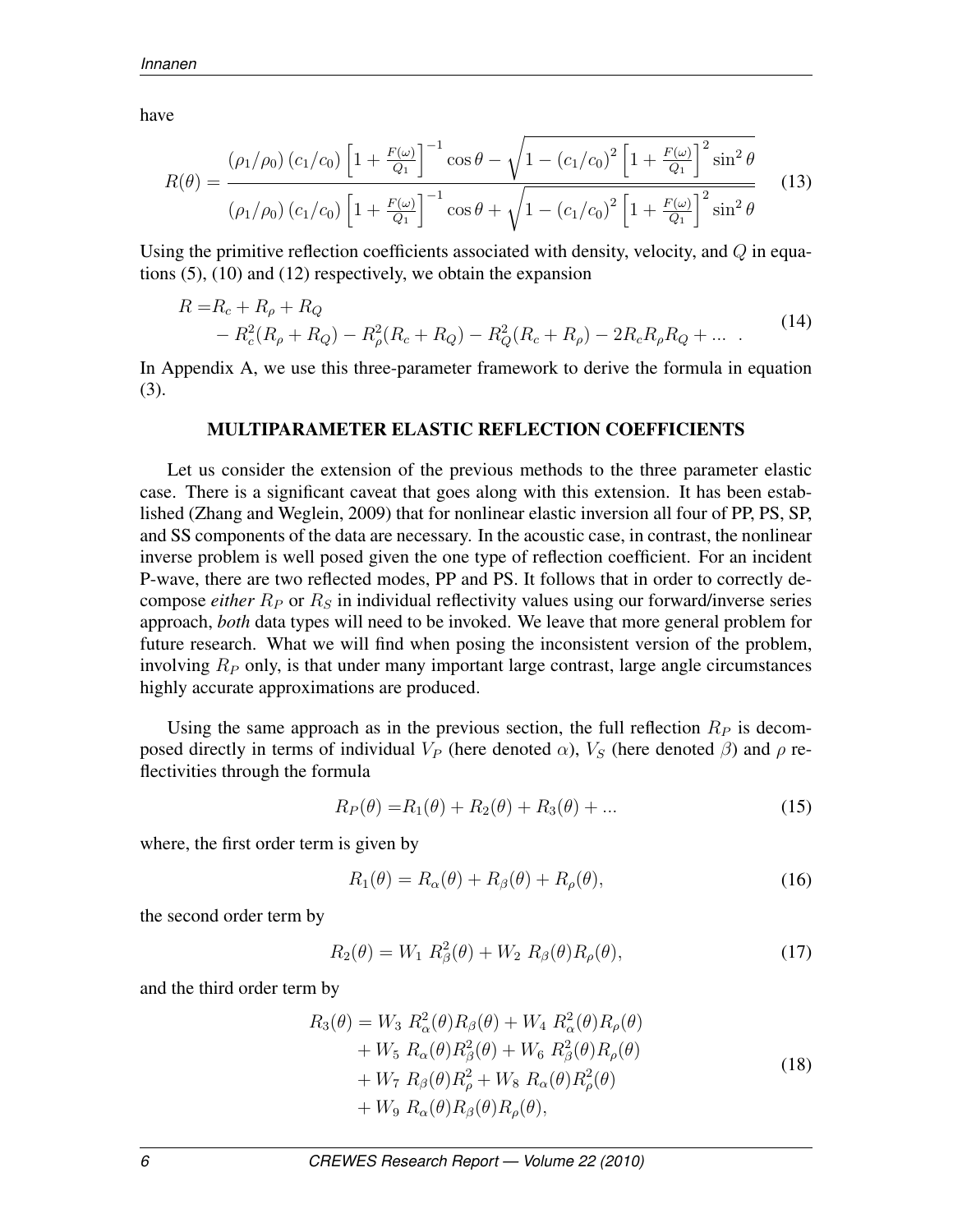where

$$
W_1 = \frac{1}{BX^2} \left(\frac{1}{2} - \frac{1}{B}\right) - \frac{1}{8}, \quad W_2 = 1 - 2B, \quad W_3 = W_4 = W_8 = -1, \quad W_5 = -\frac{1}{2} \frac{1}{BX^2},
$$
  

$$
W_6 = \frac{1}{2X^2} \left(1 - \frac{9}{2B} + \frac{7}{4B^2}\right), \quad W_7 = \frac{3}{2} - \frac{B}{2}, \quad \text{and} \quad W_9 = 4B - 2
$$
 (19)

and  $X = \sin \theta$ . The derivation of this formula is provided in Appendix B.

In Figure 3 we illustrate three cases in which the decomposition, expressed to third order, produces significantly increased accuracy as compared to the linear and AR approximations. Empirically, we find that the approximation works best in extremely large contrast cases, in which either (1) all three parameters vary across the interface by roughly 100%, or (2) either  $V_P$  or  $\rho$  vary by that amount. The inconsistent/approximate nature of the formula seems to be felt at lower contrast, and in particular where  $V_P$  and  $\rho$  undergo small contrasts and  $V<sub>S</sub>$  undergoes a large contrast. In its current form, the approximation would therefore likely be best used in concert with the linear or AR approximation, with one or the other being utilized depending on known or assumed contrast magnitudes.

### CONCLUSIONS: IMPLICATIONS FOR MODELING AND INVERSION

The approximations we have produced are relationships between the actual (i.e., measured) reflection coefficient and the individual parameter reflectivities underlying it. There are several ways these relationships could be used in a practical way. First, through a nonlinear regression the best-fit reflectivities could be estimated and evaluated at normal incidence. Then, standard bandlimited impedance inversion procedures could be used on each reflectivity function to determine the parameter profiles. Second, the equations could be used to extrapolate data with limited offset to higher angles, again using a nonlinear regression.

It is worth emphasizing that there is no reason to limit the reflectivity decompositions to those in  $V_P$ ,  $V_S$ , and  $\rho$ . As discussed by Goodway et al. (2006), often Lamé parameters  $\lambda$ ,  $\mu$  and  $\rho$ , or Lamé impedances  $\lambda \rho$  and  $\mu \rho$  are more useful products; the approach we have described in this note would extend readily to include one-parameter reflectivities with any of these parametrizations.

What we have developed exists in the plane-wave domain, i.e., it is an AVA theory; none of the issues surrounding transformation to an AVO theory, which describes spaceand time-domain amplitudes have been broached as of yet. Also, we emphasize that posing the elastic problem consistently, using both S- and P-reflectivities, thus going beyond the current approximation, is a conceptually straightforward but important aspect of the problem.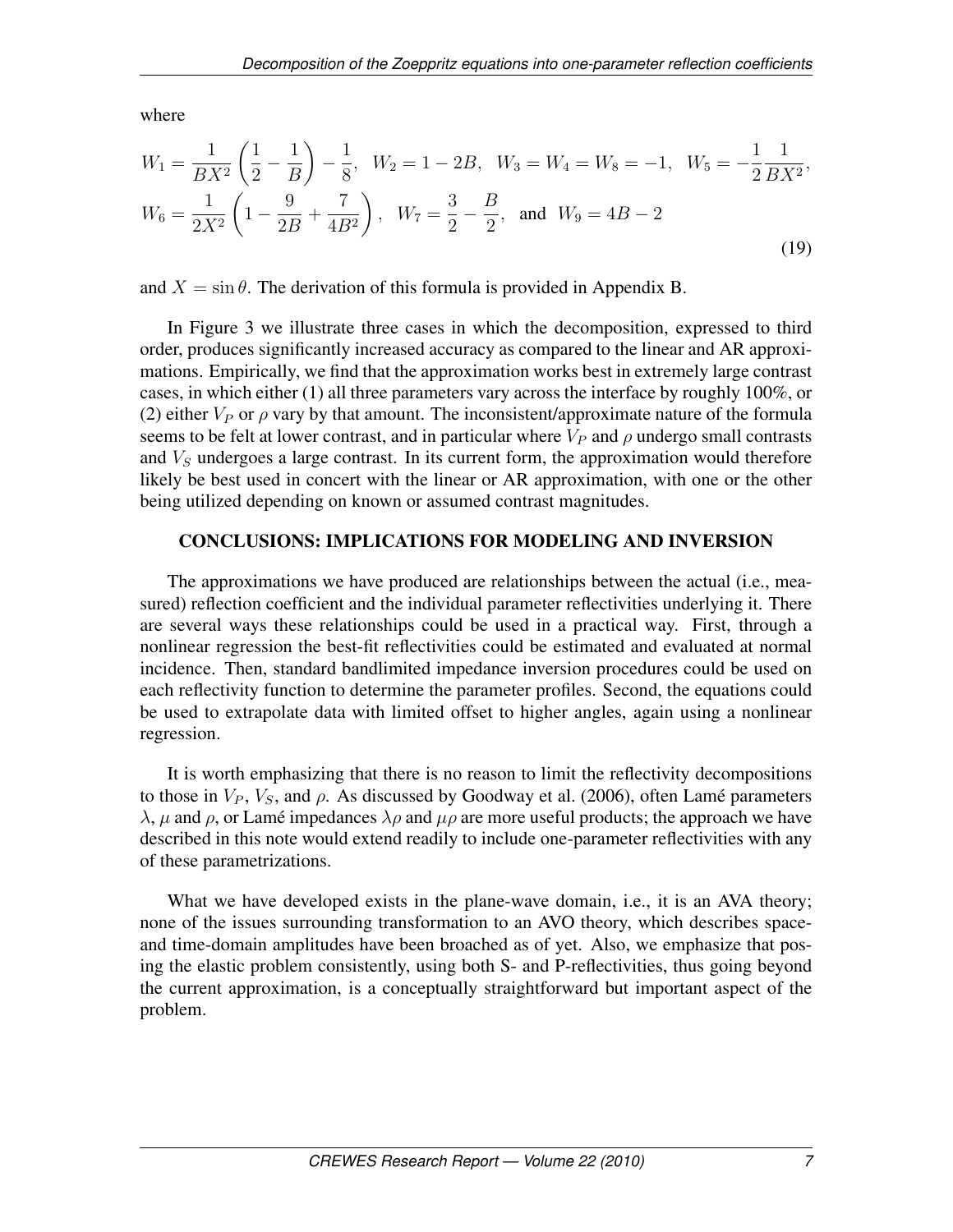

FIG. 3. Decomposition of elastic  $R_P$  into one-parameter reflectivities. Black: exact  $R_P$ ; blue: linear decomposition; red: third order. This approximation (a full expression is expected to involve  $R_S$ as well as  $R_P$  reflectivity contributions) seems to perform particularly well in comparison to the AR approximation when either all three parameters undergo large contrasts, or  $V_P$  and  $\rho$  undergo large contrasts.

### **REFERENCES**

- Aki, K., and Richards, P. G., 2002, Quantitative Seismology: University Science Books, 2nd edn.
- Castagna, J. P., and Backus, M., 1993, Offset-dependent reflectivity: theory and practice of AVO analysis: SEG.
- Goodway, B., Varsek, J., and Abaco, C., 2006, Practical applications of P-wave avo for unconventional gas Resource Plays: CSEG Recorder, 90–95.
- Keys, R. G., 1989, Polarity reversals in reflections from layered media: Geophysics, 54, 900–905.
- Oldenburg, D. W., Scheuer, T., and Levy, S., 1983, Recovery of the acoustic impedance from reflection seismograms: Geophysics, 48, No. 10, 1318–1337.
- Shuey, R. T., 1985, A simplification of the Zoeppritz equations: Geophysics, 50, No. 4, 609–614.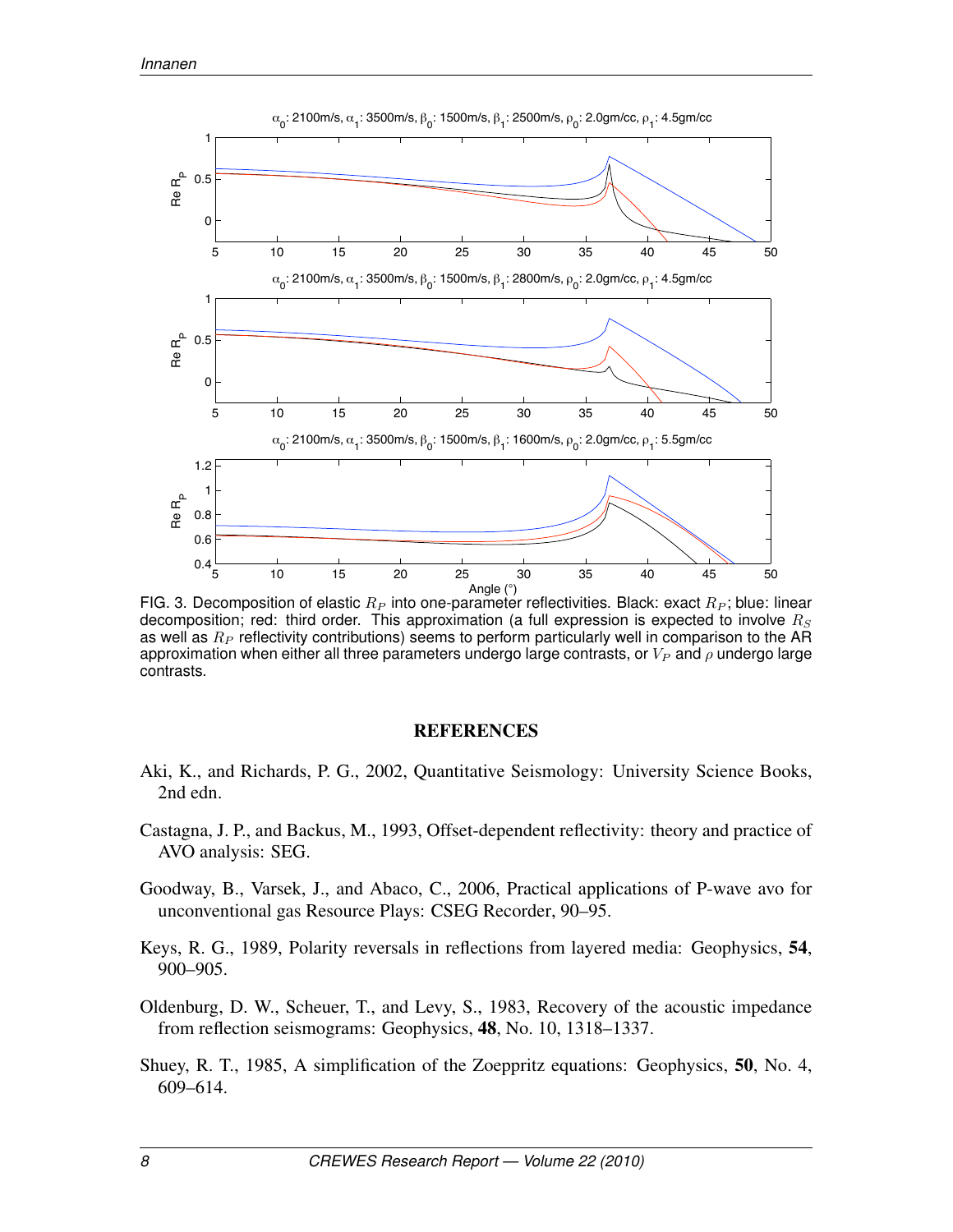- Ursin, B., and Dahl, T., 1992, Seismic reflection amplitudes: Geophysical Prospecting, 40, No. 5, 483–512.
- Walker, C., and Ulrych, T. J., 1983, Autoregressive recovery of the acoustic impedance: Geophysics, 48, No. 10, 1338–1350.
- Wang, Y., 1999, Approximations to the Zoeppritz equations and their use in AVO analysis: Geophysics, 64, No. 6, 1920–1927.
- Zhang, H., and Weglein, A. B., 2009, Direct nonlinear inversion of multiparameter 1D elastic media using the inverse scattering series: Geophysics, 74, No. 6, WCD15–WCD27.

## APPENDIX A: DERIVATION OF ACOUSTIC DECOMPOSITION FORMULA

We shall derive formula (3) for the case of the three-parameter (velocity, density and  $Q$ contrast) example. All other examples are derived in the same way, and all lead to the same formula. We begin with the full expression for the three-parameter reflection coefficient in equation (13), re-written with the contrasts expressed as perturbations on the incident medium parameter. Defining

$$
a_c = 1 - c_0^2/c_1^2, \quad a_\rho = 1 - \rho_0/\rho_1, \quad a_Q = 1/Q_1,\tag{20}
$$

expanding about both these three perturbations and  $\sin^2 \theta$ , and retaining only terms at zero'th order in the latter, we have

$$
R(\theta = 0, \omega) = R_1 + R_2 + R_3 + ..., \qquad (21)
$$

where

$$
R_1(\omega) = \frac{1}{4}a_c + \frac{1}{2}a_\rho - \frac{F}{2}a_Q,
$$
\n(22)

$$
R_2(\omega) = \frac{1}{8}a_c^2 + \frac{1}{4}a_\rho^2 + \frac{F^2}{4}a_Q^2,
$$
\n(23)

$$
R_3(\omega) = \frac{5}{64}a_c^3 + \frac{1}{8}a_\rho^3 - \frac{F^3}{8}a_Q^3 + \frac{F}{32}a_c^2a_Q - \frac{1}{32}a_c^2a_\rho - \frac{F^2}{16}a_ca_Q^2 - \frac{F^2}{8}a_\rho a_Q^2 - \frac{1}{16}a_\rho^2a_c + \frac{F}{8}a_\rho^2a_Q + \frac{F}{8}a_ca_\rho a_Q,
$$
\n(24)

etc. We next perform the same expansions on the primitives in equations (5), (10) and (12), obtaining either by similar analysis or by simply picking the coefficients directly from equation (24)

$$
R_c = \frac{1}{4}a_c + \frac{1}{8}a_c^2 + \frac{5}{64}a_c^3 + ...,
$$
  
\n
$$
R_\rho = \frac{1}{2}a_\rho + \frac{1}{4}a_\rho^2 + \frac{1}{8}a_\rho^3 + ...,
$$
  
\n
$$
R_Q = -\frac{F}{2}a_Q + \frac{F^2}{4}a_Q^2 - \frac{F^3}{8}a_Q^3 + ...
$$
\n(25)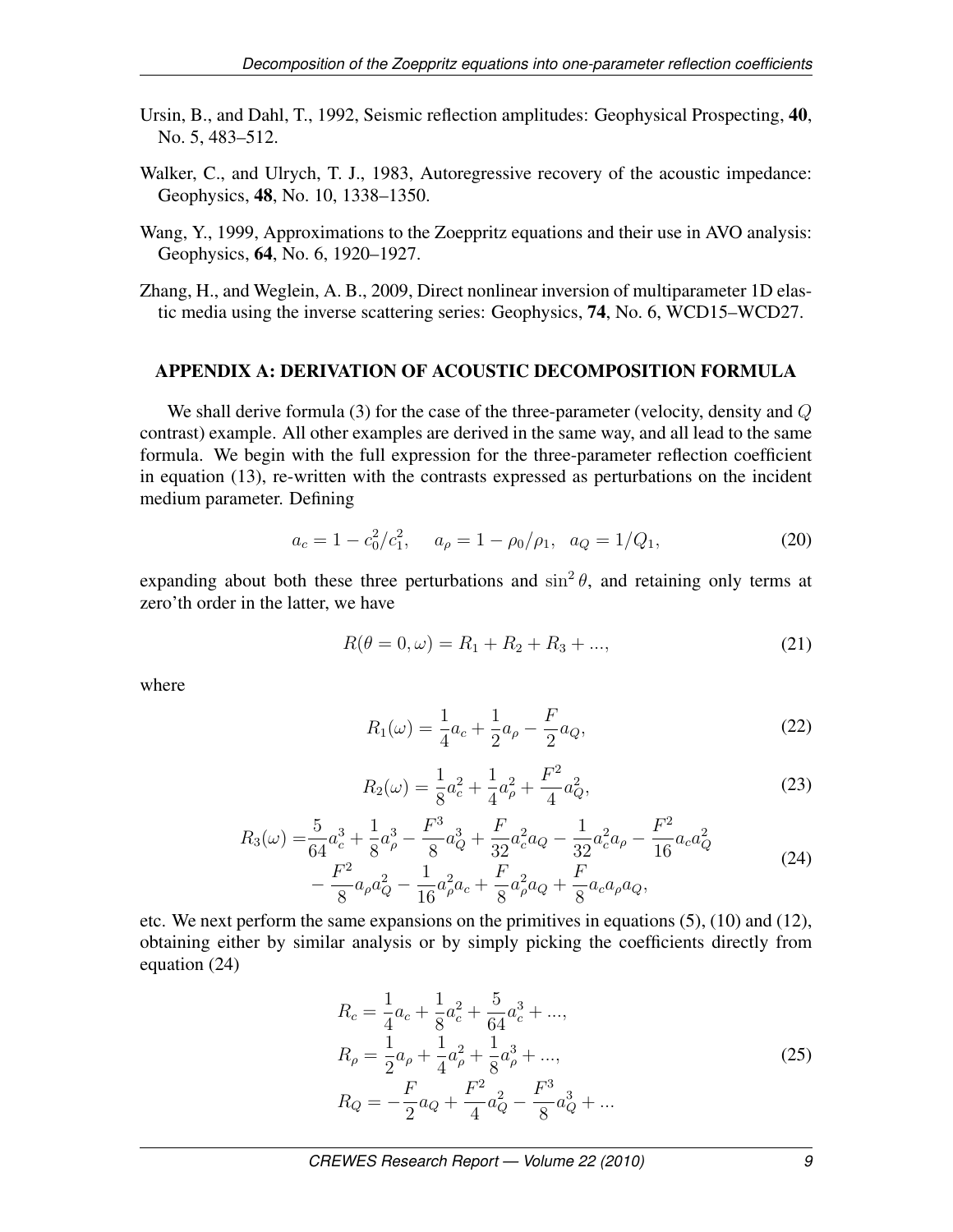Next we solve for the perturbations  $a_c$ ,  $a_\rho$  and  $a_Q$  in terms of  $R_c$ ,  $R_\rho$ , and  $R_Q$  respectively. In simple cases like this one, exact, closed-form solutions are available. However, such that we provide a derivation applicable to cases in which such solutions are not available, let us instead form inverse series for the perturbations. Letting  $a_c = a_{c_1} + a_{c_2} + a_{c_3} + ...$  $a_{\rho} = a_{\rho_1} + a_{\rho_2} + a_{\rho_3} + ...$ , and  $a_Q = a_{Q_1} + a_{Q_2} + a_{Q_3} + ...$ , in which subscript *i* indicates that the term is ith order in the respective one-parameter reflection coefficient, substituting these into equation (25), and equating like orders, we reconstruct the three perturbations:

$$
a_c = 4(R_c - 2R_c^2 + 3R_c^3 + ...),
$$
  
\n
$$
a_{\rho} = 2(R_{\rho} - R_{\rho}^2 + R_{\rho}^3 + ...),
$$
  
\n
$$
a_Q = -(2/F)(R_Q - R_Q^2 + R_Q^3 + ...).
$$
\n(26)

Having thus expressed the individual perturbations involved in the construction of the full reflection coefficient R in terms of the three reflectivities  $R_c$ ,  $R_o$ , and  $R_o$ , we eliminate  $a_c$ ,  $a_{\rho}$  and  $a_{Q}$  in equation (21) in favour of  $R_c$ ,  $R_{\rho}$ , and  $R_{Q}$  via equation (26), finally obtaining the result quoted in the previous section:

$$
R = R_c + R_\rho + R_Q
$$
  
-  $R_c^2(R_\rho + R_Q) - R_\rho^2(R_c + R_Q) - R_Q^2(R_c + R_\rho) - 2R_cR_\rho R_Q + ...$  (27)

Notice that the derivation has taken place entirely within the small offset/normal incidence regime. Yet, as we see in Figure 1, the resulting approximation is very accurate at large angles (indeed this is the whole point of the result). The variability of R with  $\theta$  is provided by reinstating the angle dependence of the input reflectivities, *after* the elimination of the perturbations. The same procedure can evidently be carried forward to higher orders, whence derive the fifth-order examples of the previous sections.

#### APPENDIX B: DERIVATION OF ELASTIC DECOMPOSITION FORMULA

We begin by examining exact solutions to the Zoeppritz equations associated with an incident plane P-wave, generated using Cramer's rule (e.g., Keys, 1989). Let us define  $X = \sin \theta$ ,  $S_Y = \sqrt{1 - Y^2 X^2}$  and  $S^Y = (1 - 2Y^2 X^2)$  where Y can take on the values 1,  $B, C$  or  $D$ . For an incident P wave, the Zoeppritz equations are embodied in the system

$$
\mathcal{A}\left[\begin{array}{c} R_P\\ R_S\\ T_P\\ T_S \end{array}\right] = \mathbf{b},\tag{28}
$$

where

$$
\mathcal{A}(A, C, D) = \begin{bmatrix} -X & -S_B & CX & -S_D \\ S_1 & -BX & S_C & DX \\ 2B^2XS_1 & BS^B & 2AD^2XS_C & -ADS^D \\ -S^B & 2B^2XS_B & ACS^D & 2AD^2XS_D \end{bmatrix},
$$
(29)

and  $\mathbf{b} = (X, S_1, 2BS_1X, S^B)^T$ , and the constants A, B, C and D contain elastic medium parameters:

$$
A = \frac{\rho}{\rho_0}, \ B = \frac{\beta_0}{\alpha_0}, \ C = \frac{\alpha}{\alpha_0}, \ D = B \frac{\beta}{\beta_0}.
$$
 (30)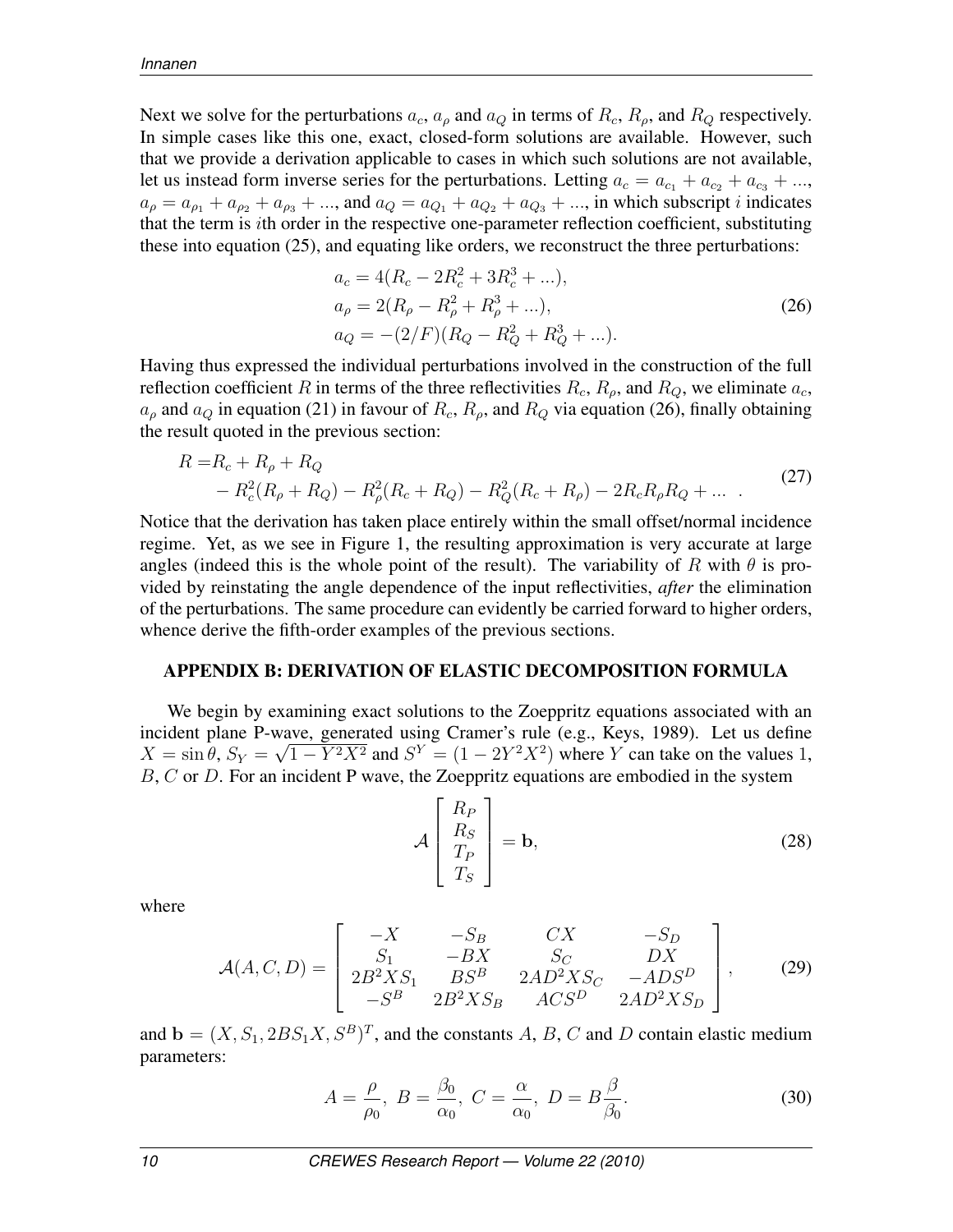We will also make use of an auxiliary matrix  $A_P (A, C, D)$  formed by replacing the first column of A with b. The solution of interest,  $R_P$ , is formed using Cramer's rule:

$$
R_P(\theta) = \frac{\det A_P(A, C, D)}{\det A(A, C, D)}.
$$
\n(31)

In the coming sections we will also make use of special instances of equation (31) when we discuss individual reflectivities associated with variations in each of  $\alpha$ ,  $\beta$ , and  $\rho$ :

$$
R_{\alpha}(\theta) = \frac{\det A_P(1, C, B)}{\det A(1, C, B)}, \ R_{\beta}(\theta) = \frac{\det A_P(1, 1, D)}{\det A(1, 1, D)}, \ R_{\rho}(\theta) = \frac{\det A_P(A, 1, B)}{\det A(A, 1, B)}.
$$
 (32)

To begin to derive the approximation in equation (15), we must form an expansion of  $R<sub>P</sub>$  in orders of perturbations of the three parameters  $\alpha$ ,  $\beta$ , and  $\rho$ , as well as  $\sin^2 \theta$ . We introduce  $a_{\alpha} = 1 - \alpha_0^2/\alpha^2$ ,  $a_{\beta} = 1 - \beta_0^2/\beta^2$ , and  $a_{\rho} = 1 - \rho_0/\rho$ , substitute these forms into A, C, and  $D$  in equation (30), and express the three results as binomial series expansions. When these are in turn substituted into A and  $A_P$ , with all  $S_Y$  quantities also expressed in series form, their determinants may be organized in increasing order in the five perturbations:

$$
det \mathcal{A} = det \mathcal{A}^{(0)} + det \mathcal{A}^{(1)} + det \mathcal{A}^{(2)} + ...,
$$
  
\n
$$
det \mathcal{A}_P = det \mathcal{A}_P^{(1)} + det \mathcal{A}_P^{(2)} + ...,
$$
  
\n
$$
det \mathcal{A}_S = det \mathcal{A}_S^{(1)} + det \mathcal{A}_S^{(2)} + ...,
$$
\n(33)

where superscript  $(i)$  indicates i'th order in any combination of the three perturbations (e.g., a term containing  $a_{\rho}^2 a_{\beta}$  is considered "third order"). This leads to a series expression for  $R_P$  as follows:

$$
R_P = \frac{\det A_P}{\det A} = \det A_P^{(1)} + \left(\det A_P^{(2)} - \det A_P^{(1)} \det A^{(1)}\right) + \dots \quad , \tag{34}
$$

where for any  $\mathcal{Y}$ ,  $\det \mathcal{Y} \equiv \det \mathcal{Y}/\det \mathcal{A}^{(0)}$ . To third order equation (34) has the explicit form

$$
R_P(\theta) = R_{P_1} + R_{P_2} + R_{P_3} + ..., \qquad (35)
$$

where

$$
R_{P_1}(\theta) = \Gamma_{11}a_{\alpha} + \Gamma_{12}a_{\beta} + \Gamma_{13}a_{\rho}
$$
\n(36)

$$
R_{P_2}(\theta) = \Gamma_{21} a_{\alpha}^2 + \Gamma_{22} a_{\beta}^2 + \Gamma_{23} a_{\rho}^2 + \Gamma_{24} a_{\alpha} a_{\beta} + \Gamma_{25} a_{\alpha} a_{\rho} + \Gamma_{26} a_{\beta} a_{\rho}
$$
 (37)

and

$$
R_{P_3}(\theta) = \Gamma_{31} a_{\alpha}^3 + \Gamma_{32} a_{\beta}^3 + \Gamma_{33} a_{\rho}^3 + \Gamma_{34} a_{\alpha}^2 a_{\beta} + \Gamma_{35} a_{\alpha}^2 a_{\rho} + \Gamma_{36} a_{\beta}^2 a_{\alpha} + \Gamma_{37} a_{\beta}^2 a_{\rho} + \Gamma_{38} a_{\rho}^2 a_{\alpha} + \Gamma_{39} a_{\rho}^2 a_{\beta} + \Gamma_{310} a_{\alpha} a_{\beta} a_{\rho}.
$$
 (38)

The prefactors  $\Gamma_{ij}$ , which are in general functions of X (that is,  $\theta$ ) and B, are provided in Appendix C. Next, we form similar expansions of the individual reflectivities in equation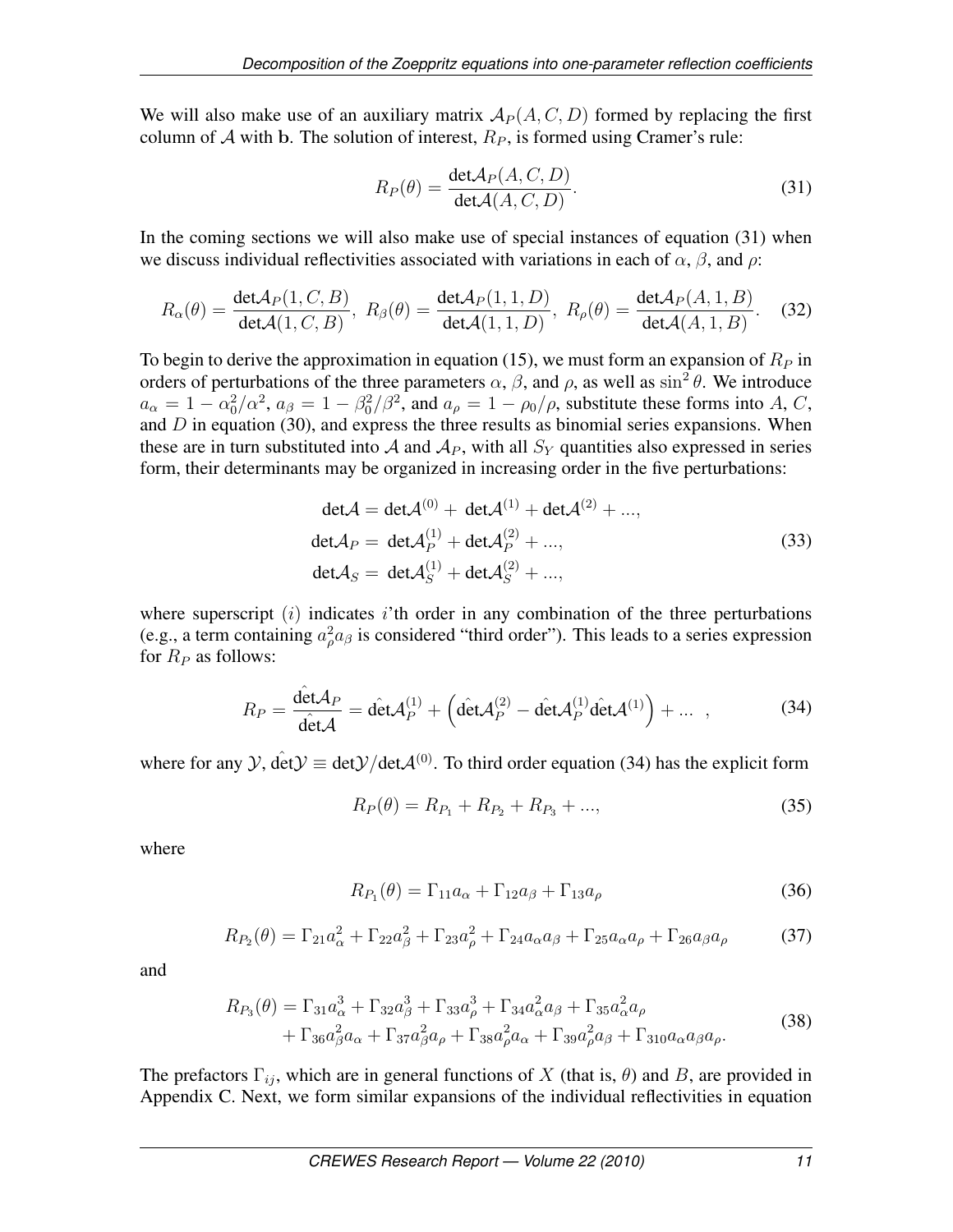(32):

$$
R_{\alpha} = \frac{1}{4}(1+X^2)a_{\alpha} + \left(\frac{1}{8} + \frac{1}{4}X^2\right)a_{\alpha}^2 + \frac{5}{64}(1+3X^2)a^3 + \dots
$$
  
\n
$$
R_{\beta} = -2B^2X^2a_{\beta} + B^2X^2(B-2)a_{\beta}^2 + B^2X^2\left(\frac{7}{4}B-2\right)a_{\beta}^3 + \dots
$$
  
\n
$$
R_{\rho} = \frac{1}{2}(1-4B^2X^2)a_{\rho} + \left[\frac{1}{4} + BX^2\left(B^2 - B - \frac{1}{4}\right)\right]a_{\rho}^2 + \left[\frac{1}{8} + BX^2\left(\frac{1}{2}B^2 - \frac{3}{8}\right)\right]a_{\rho}^3 + \dots
$$
\n(39)

The P-wave velocity reflection coefficient  $R_{\alpha}$  and the density coefficient  $R_{\rho}$  may be inverted as before. Setting  $\theta = 0$ , forming inverse series  $a_{\alpha} = a_{\alpha_1} + a_{\alpha_2} + ...$  and  $a_{\rho} =$  $a_{\rho_1} + a_{\rho_2} + ...$ , substituting them into the first two equations in (39), and equating like orders, we construct the following expressions for the two perturbations:

$$
a_{\alpha} = 4R_{\alpha} - 8R_{\alpha}^{2} + 12R_{\alpha}^{3} - \dots,
$$
  
\n
$$
a_{\rho} = 2R_{\rho} - 2R_{\rho}^{2} + 2R_{\rho}^{3} + \dots
$$
\n(40)

For the S-wave velocity reflection coefficient  $R_\beta$  we truncate all terms beyond  $X^{-2}$ , and consider the series

$$
\frac{R_{\beta}}{B^2 X^2} = \begin{cases} -2a_{\beta} - (B-2)a_{\beta}^2 + (7B/4-2)a_{\beta}^3, & \text{if } \theta \neq 0 \\ 0, & \text{if } \theta = 0 \end{cases},
$$
(41)

which, upon similar inversion returns

$$
a_{\beta} = -\frac{1}{2B^2X^2} \left[ R_{\beta} + \frac{1}{2BX^2} \left( \frac{1}{2} - \frac{1}{B} \right) R_{\beta}^2 + \frac{1}{8B^2X^4} \left( 1 - \frac{1}{2B} \right) R_{\beta}^3 + \ldots \right].
$$
 (42)

Here some of the inconsistency of the approach becomes apparent, as the series grows in reciprocal orders of  $\sin \theta$ . Nevertheless, with the knowledge that we may face a certain degree of inaccuracy/instability, we may now use equations (40) and (42) to eliminate  $a_{\alpha}$ ,  $a_{\beta}$ , and  $a_{\rho}$  in favour of  $R_{\alpha}$ ,  $R_{\beta}$ , and  $R_{\rho}$  in equation (35), which recovers the series in equation (15).

### APPENDIX C: COEFFICIENTS OF EXPANSION OF ELASTIC  $R_P$

Equations (36)–(38) contain terms in the expansion of  $R_P$  in terms of contrasts in  $\alpha$ ,  $\beta$ , ρ, and  $X = \sin \theta$ . The coefficients Γ<sub>ij</sub> are, explicitly,

$$
\Gamma_{11} = \frac{1}{4}(1 + X^2),
$$
  
\n
$$
\Gamma_{12} = -2B^2X^2,
$$
  
\n
$$
\Gamma_{13} = \frac{1}{2}(1 - 4B^2X^2),
$$
\n(43)